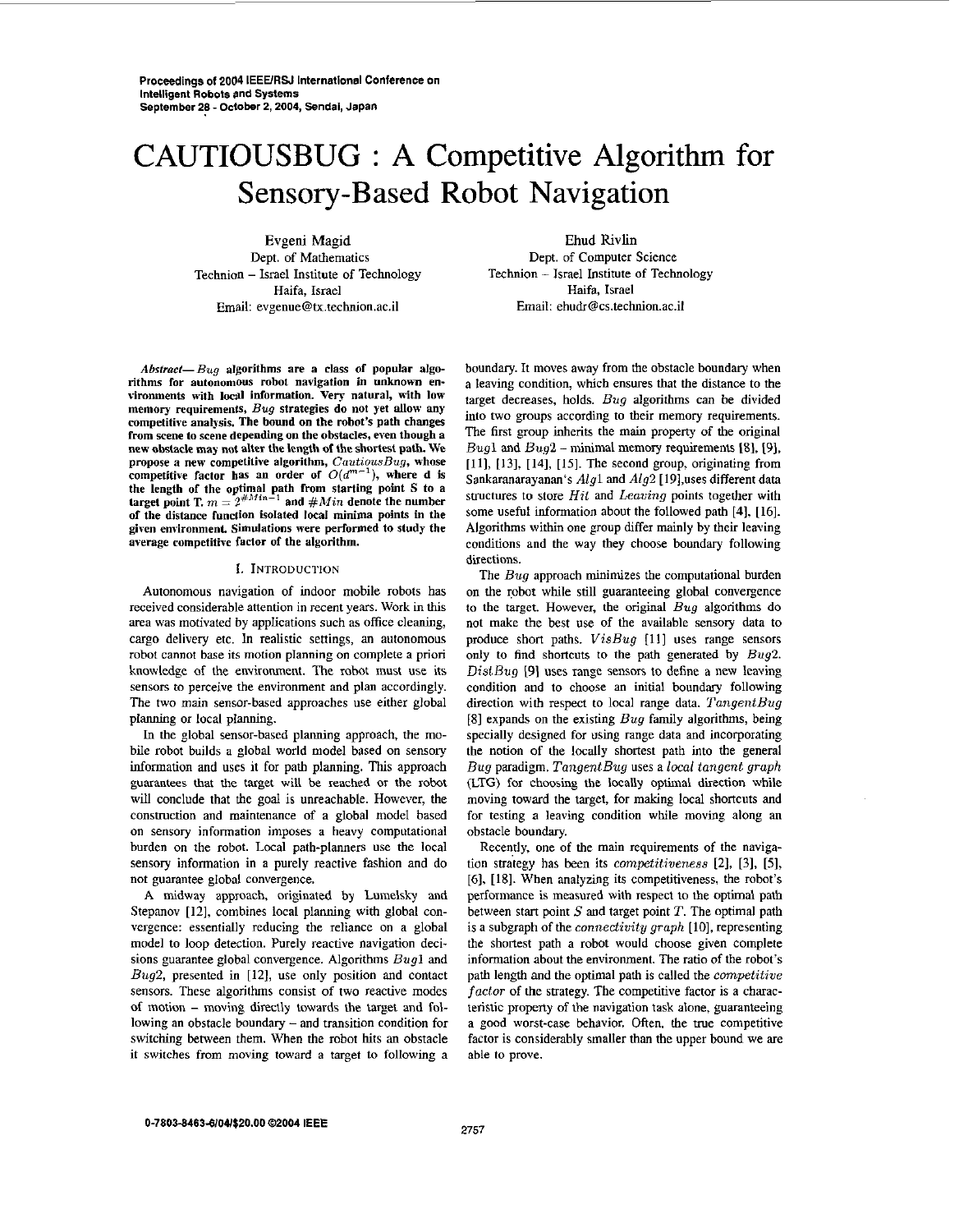All algorithms of the *Bug* family produce a worstcase path length, which is expressed in the notion of perimeters of the obstacles intersecting the disk of radius  $||S - T||$  centered at the target point. Hence, the main disadvantage of the *Bug* family algorithms is that they are not competitive. The boundary-following direction is chosen based on local information and may be "wrong" in the sense that it will result in a longer path. The mechanism of switching the boundary following direction, presented in **(71,** can solve this problem in some simple non-generic cases, hut fails in more complicated scenario. Thus, by choosing a "wrong" direction, *Bug* algorithms will produce a catastrophically long path, while in reality there exists a much shorter path. This becomes a disaster in complex environments.

The name of our algorithm,  $CautiousBuq$ , is used to show its main feature - it does not make daring decisions. While *Rug* algorithms take a risk choosing the boundaryfollowing direction at the switch point, *CautiousBug*  executes a conservative spiral search in both directions of the boundary.

## 11. SPIRAL SEARCH

Suppose there is a very long wall with a door in it. At some point along the wall a mobile robot is located. Its task is to get to the other side of the wall. The robot does not know whether the door lies to the left or to the right of its start position  $S_w$ . The robot could pick one direction, left or right, and then walk along the wall in this direction forever. If it happens to guess the correct direction the door will be reached without having to detour. But if it chooses the wrong direction, the door will never be reached. To avoid this situation, the robot should altemate directions, and explore both the left and the right **pat** of the wall in tum. It moves one step to the right, and retums. 'Then the length of the step is doubled and the robot steps in the opposite direction, and again returns to its start position (Figure 1). Suppose that  $p_a$  and  $p_b$  are the two concurrent paths of the search and the target is at the distance d units from the origin on  $p_a$ . If the distance  $d$  is slightly bigger than a power of 2,  $d > 2<sup>j</sup>$ , then the path is of total length

$$
2\sum_{i=0}^{j+1} 2^i + d = 8 \times 2^j - 2 + d < 9d,
$$

 $\ddotsc$ 

exceeding the distance to the door only by a factor of 9. Baeza-Yates et al. in [I] showed that no smaller competitive factor than 9 can **be** achieved for this problem.

*Theorem 2.1:* The doubling strategy in [1] for finding a door in a wall is competitive with factor 9, and this is optimal.

*Lemma* 2.1: If a point robot follows the Spiral Search strategy in [I], the furthest distance walked by the robot in the wrong direction is 2(d-1) units.

In our strategy, the robot executes this spiral search along the edges of the LTG in the obstacle boundary following mode.



Fig. I. Spiral search

# **111.** CAUTIOUSBUG ALGORITHM

The algorithm navigates a point robot in a planar unknown configuration space populated by stationary recti-Linear obstacles'. We assume that all obstacles in the **C**space have a minimal thickness, i.e. we can encapsulate a unit square into any obstacle or its part. The robot knows its precise coordinates at any point and the exact positions of Ihe Start and *Target* points. We assume that there *are*  no errors in the walked path estimation due to odometry errors, frequency etc. The sensory input consists of the robot's current position *x* and the distance from *x* to the obstacles within **a** detection range R. At each moment the robot can measure the distance  $d(x, T)$  from its current location *x* to the target *T*. This distance function  $d(x,T)$ determines the behavior of the *CautiousBug.* 

# *A. The Algorirhm Descriprion*

*CautiousBug* uses two basic motion modes: motion toward the target (decreases  $d(x,T)$ ) and following an obstacle boundary (used to escape from the **local** minimum of  $d(x, T)$ ). At every step the robot constructs the LTG, based on its current range readings. It uses the LTG to plan its next actions **as** follows. During motion toward **tbe**  target, the robot moves in the *locally* optimal *direction,*  which is the.direction of the shortest path to the target according to a subgraph of the LTG. The motion toward the target terminates when the robot detects that moving in the locally optimal direction will bring it into a local minimum of the distance function  $d(x, T)$ . At this point the motion mode is switched to the obstacle-following behavior. The initial boundary-following direction is chosen and the robot starts the *spiral search* along the obstacle boundary, continuously monitoring the LTG until it finds a suitable leaving point, which satisfies the *leaving condition.* The leaving condition checks that  $d(x, T)$  can be decreased relative to the shortest distance to the target observed along the path so far. Here is a summary of the algorithm:

- **1)** Move toward T along the *locally optimal direction*  on the current LTG subgraph, until one of the following events occurs:
	- The target is reached. Stop.
	- A local minimum is detected. Go to step 2.
- 2) Choose a boundary following direction. Move along the boundary with spiral *search* strategy using the

<sup>&</sup>lt;sup>1</sup>The restriction of the obstacles to being rectilinear is needed for the competitiveness proof only.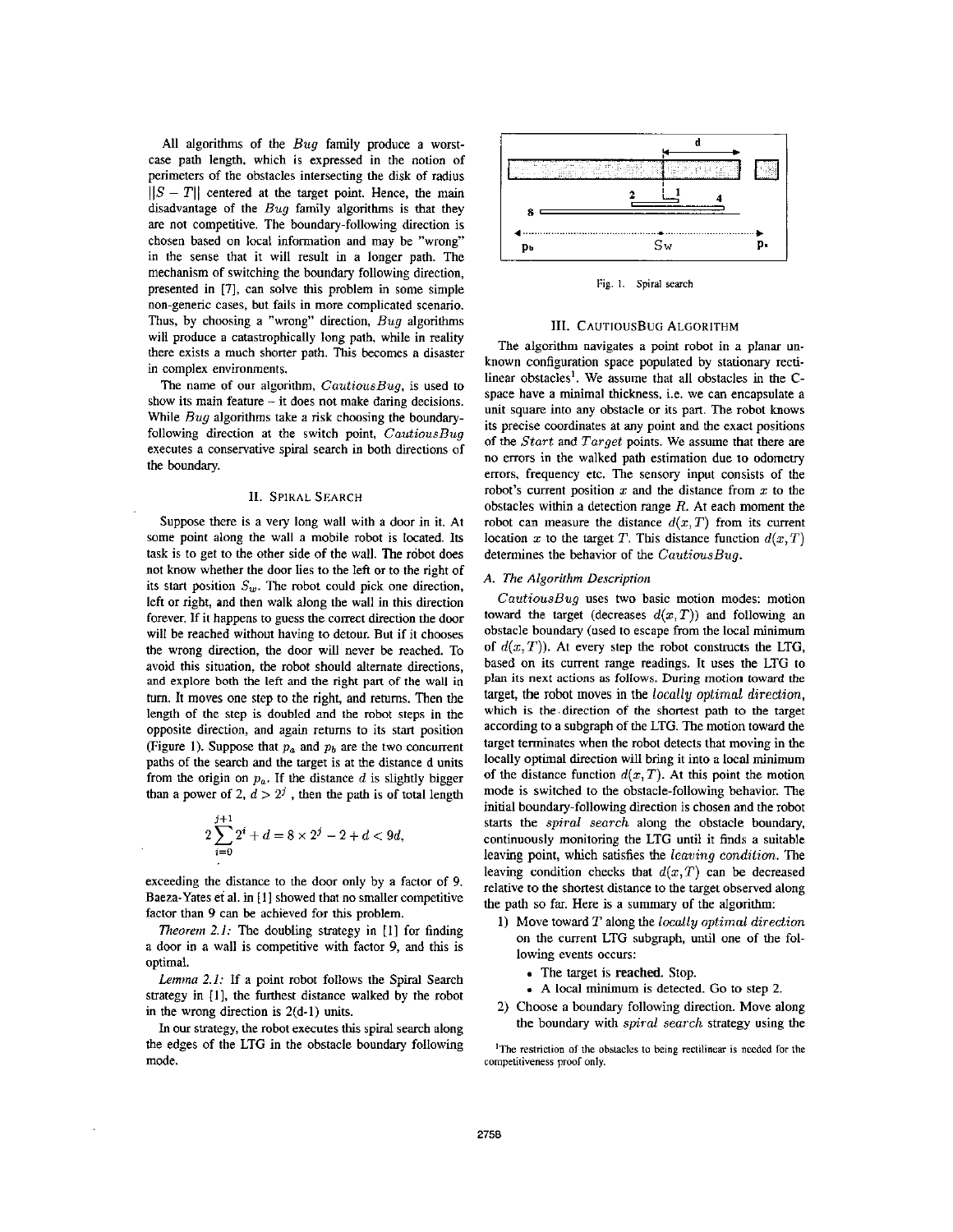

Fig. 2. The robot in a simple convex environment uses only movingtoward-the-target behavior. Unlimited sensors can change the path significantly, but do not guarantee coincidence with the optimal path. (a) contact sensors (b) limited sensors with range R (c) unlimited sensors

LTG for shortcuts while recording  $d_{min}(T)$ , until one of the following events occurs:

- The target is reached. Stop.
- The leaving condition holds:  $\exists V \in LTG$  s.t.  $d(V,T) \leq d_{min}(T)$ . Go to step 1.
- The robot completes a loop around the obstacle. The target is unreachable. Stop.

Three kind of motions are considered: motion in free space between obstacles; sliding along an obstacle boundary; following an obstacle boundary in a spiral search. Moving-toward-the-target motion mode uses the first two kinds of motion – as long as the distance function  $d(V, T)$ decreases.

#### *B. Moving Toward the Target*

While moving towards the target, the robot moves in a *greedy locally optimal direction,* which is the direction along the shortest path to the goal according to *LTG*  (Fig. 2). The candidate motion directions are the directions toward  $LTG$  nodes. A node  $O_i$  is considered as a candidate only if it is closer to the target than the current robot location  $d(O_i, T) < d(x, T)$ . The expected path length to the target is calculated for each candidate direction, assuming that the sensed obstacles are thin walls and that they are the only obstacles in the environment. If there is no *blocking obstacle* between the robot and the target within the sensor range, the shortest path will be along the edge toward  $T_{node}$ ; otherwise, the endpoints of the blocking obstacle are the candidates for the shortest path.

The motion-toward-target stops when the robot detects that moving in the locally optimal direction will drive it into a local minimum, created by the blocking obstacle. **As**  the robot moves toward the target, it monitors the closest point to the target  $M$  on the boundary of the blocking obstacle. If the distance  $d(M, T)$  is less than the distances  $d(O_1, T)$  and  $d(O_2, T)$  to the target from the endpoints  $O_1$ , $O_2$  of the blocking obstacle, the robot concludes that it is within the basin of the local minimum  $M$  and switches to boundary-following behavior (Fig. 3).

# $C.$  *Following the Obstacle Boundary*

The obstacle-boundary-following behavior is used to drive the robot away from a local minimum. The robot conducts the *spiral search,* moving around the obstacle until either the leaving condition holds or a loop around the obstacle is completed. The LTG is used to plan local



Fig. 3. In the concave environment the robot uses both moving toward**tarscl and boundary-following bchavior with** *TangentBug* **(dashed line)**  and CautiousBug (solid line). (a) contact sensors (b) limited sensors with **range R** (c) unlimited sensors. In this particular scene the path produced **hy both algoi%hm coincides, but this** does **no1 happcn in all scenes** 

shortcuts relative to the obstacle boundary and for testing the leaving condition.

When obstacle-boundary-following behavior is initiated, in a *switch point Sw,* the algorithm defines the followed obstacle a5 the current blocking obstacle, that is, the one which caused the local minimum. During boundaryfollowing, the followed obstacle may differ from the blocking obstacle, when the followed obstacle is not the one that blocks the target direction. Initially, a minimum point M is chosen to be a local minimum point that will cause the switch to the boundary-following mode. Initial boundaryfollowing direction  $dir_1$  is chosen using the local properties of the boundary of the followed obstacle [71 . At each step the robot constructs the LTG, locates the followed obstacle in it, and focuses on those nodes of the *LTG* that lie **on** the followed obstacle. The motion direction during the boundary-following is toward the left/right endpoint of the followed obstacle. The robot executes the spiral search, using the switch point *Sw* as an origin of the *search rays,* which are the edges of the LTG. The length of the path walked by the robot from the origin of the search rays *Sw* to the current point *x* is registered in  $d_{new}$ . Variable  $d_{prev}$  stores the length of the previous step of the spiral search, performed in the opposite direction. After the initial boundary-following direction  $dir_1$  is chosen,  $d_{prev}$ is initialized with the distance to the farthest point on the obstacle boundary seen within the sensor range in the opposite direction *dir2.* In the case of a contact sensor,  $d_{prev}$  is initialized with some very small value  $\epsilon$ . When  $d_{new}$  exceeds  $2d_{prev}$ , the boundary-following direction is switched to the opposite direction and  $d_{prev} \leftarrow d_{new}$ .

**As** the robot moves around the followed obstacle it updates two variables, which register the minimal distance observed along the path: the shortest distance from the target on the followed obstacle's boundary  $d_{followed}(T)$ , initialized with  $d(M, T)$ , and the shortest distance from target within the visible environment  $d_{reach}(T)$ . To ensure that the robot stays on the locally optimal paths,  $d_{reach}(T)$  is updated by the shortest distance from the target of the blocking obstacle's boundary or, when there is no blocking obstacle, by  $d(T_{node},T)$ . The robot leaves the obstacle boundary when it can reach, via free space, a point that is closer to the target than the distance  $d_{followed}(T)$ . The test guarantees that the robot will not be trapped again in the local minima, which it passed during the boundary-following motion. At each step the leaving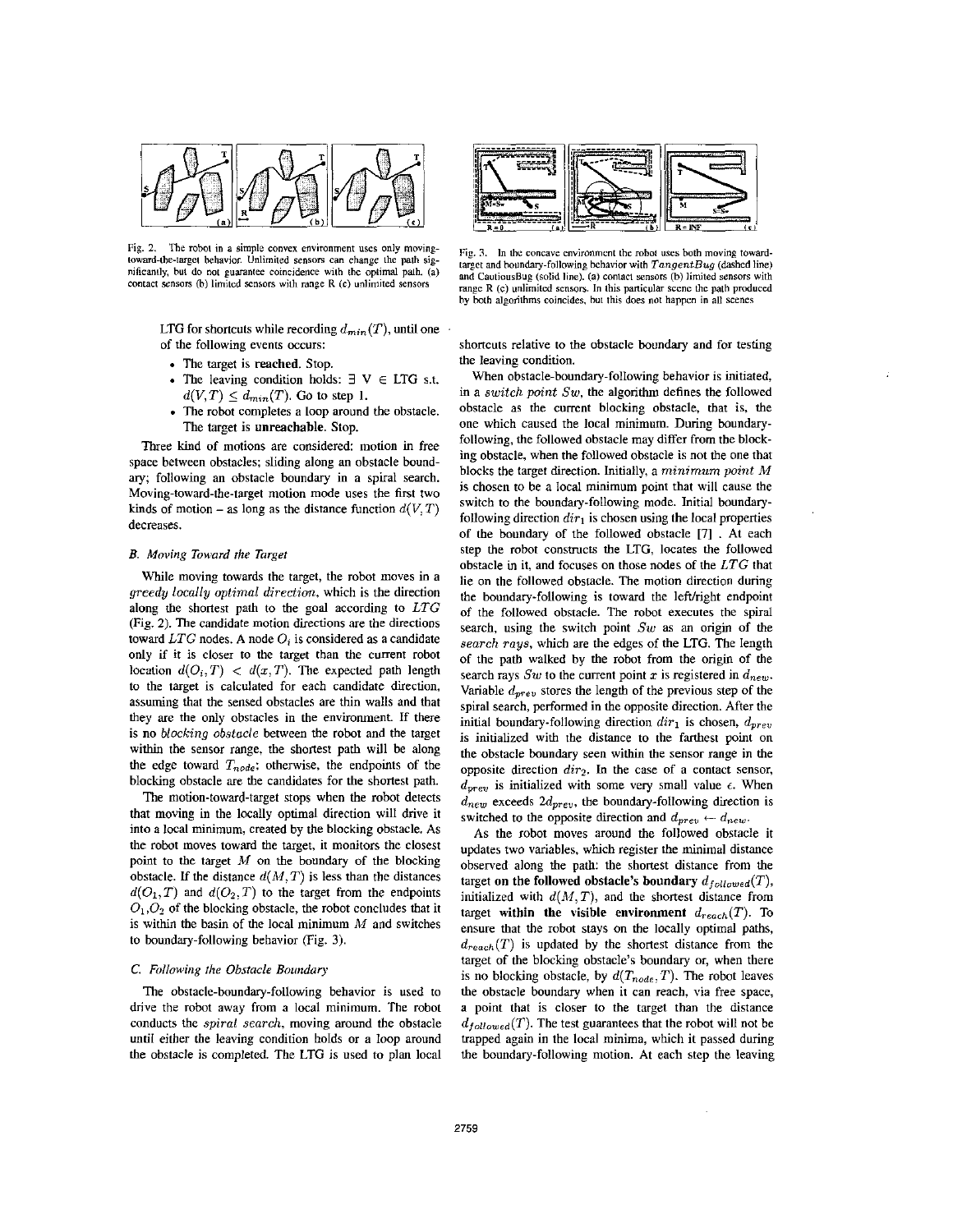condition  $d_{reach}(T) < d_{followed}(T)$  is tested; when it is satisfied, the robot leaves the obstacle boundary.

# **IV.** ANALYSIS

We denote the  $L_2$  distance from the start point  $S$  to the target point *T* with *ST* and the shortest path from *S*  to *T* in the given environment with *D.* Suppose that the length of the path *D,* which is a part of a *connectivity graph, is d. Being interested in the competitiveness of the* algorithm, we analyze the produced path length in terms of *d.* The distance along the obstacle boundary walked by the robot from point *A* to point *B,* both lying on the boundary of the same obstacle, we denote with  $db(A, B)$ . We first explain some geometric properties, which will be useful in the competitive analysis of the strategy.

*Lemma 4.1:* The maximum possible perimeter of a rectilinear polygon inscribed in an  $m \times n$  grid is  $mn$ .

*Lemrna 4.2:* Among figures with the same boundary perimeter, the figure with a maximal square is a disk.

*Lemma* 4.3: The number of isolated local minima points of  $d(x,T)$  over the free configuration space is finite. [7]

In our analysis we use a technique similar to one in Datta and Soundaralakshmi **[3].** We assume an *adversary* who knows our strategy and designs an environment in such a way that the robot will be forced to cover **ar** much distance as possible following the strategy, that is, with the minimal presence of motion toward target, but maximal boundaryfollowing.

*Lernmo 4.4:* The adversary will design the obstacles in the environment in a way such that the robot reaches the maximum number of Hit and Leaving points in the scene.

Consider hit point  $H_j$ . When the robot executes the spiral search for the next leaving point  $L_j$ , with  $H_j$  as the origin, there are two paths along the boundary:  $p_{j_a}$  and  $p_{j_b}$ . We assume w.l.o.g. that path  $p_{j_b}$ , if chosen, will finally bring the robot to *T* or to a better alternative of a *leaving*  point  $AL_j$ , satisfying the relation  $d(AL_j, T) \leq d(L_j, T)$ , while  $p_{j_a}$  leads to  $L_j^2$  For each pair of points  $[L_{j-1}, H_j]$ , we funher define the j-th *bounding box,* which will help to bound the path length  $db(H_j, L_{j-1})$  along the boundary back from  $H_j$  to  $L_{j+1}$ . The adversary will force the robot to walk outside the bounding boxes as much as possible, since any distance walked inside each bounding box can be bounded with Lemma **4.1.** In our strategy one of the two paths  $(p_{j_b})$  is maintained inside the *j*-th *bounding box*.

*Lemma 4.5:* At least one of the two paths  $p_{j_a}$  and  $p_{j_b}$ ties inside the j-th *bounding box* until the robot reaches the next *leaving* point  $L_j$  that is closer to the target  $T$  or it reaches *T.* 

*Lemma* 4.6: The robot walks a maximum distance in the scene from S to T if for every pair  $[H_i, L_i]$  the path  $p_{j_a}$  connecting  $H_j$  and  $L_j$  along the obstacle boundary lies completely outside the j-th *local bounding box*. Moreover, the other path  $p_{j_b}$  from  $H_j$  passes through all previously defined leaving and hit points before *ALj* can be reached.



Fig. 4. **Illustration for the definitions of the CautiousBug Algorithm** 

Thus, in the worst-case scenario the robot will travel along the single obstacle boundary, traversing the same parts of the boundary many times. Now we inductively define the *bounding boxes* and find the upper hound on the paths from hit point  $H_i$  to the next leaving point  $L_i$  along the boundary. Starting at point  $S(L_0)$ , the robot walks on the straight segment  $[S,T]$  toward *T* until point  $H_1$ is reached and the mode switches to boundary-following, starting the spiral search for *L1.* 

*Lemma 4.7:* Path  $p_{1<sub>k</sub>}$  lies entirely inside the figure with the boundary formed by optimal path D and the straight segment *[S,T]*. The maximal path length of  $p_{1h}$  is less than *d2.* 

We call this figure the *1-st bounding box.* Lemma **4.1**  and 4.2 determine an upper bound  $d^2$  on the path length  $p_{1k}$ . As soon as the robot comes closer to *T* than the current minimal distance to the target  $d(H_1, T)$ ,  $d_{min}$  will be updated or even a better leaving point  $AL_1$  will be defined. Since our *advisory* will **try** to escape **this** situation as long as possible, the actual bound on the maximal path length of  $p_{1h}$  is even less then  $d^2$ . Consider hit point  $H_1$ and leaving point *L1.* The proof of the following lemma follows from Theorem 2.1 and Lemma 2.1.

*Lemma 4.8:* The adversary can place  $L_1$  at a traveling distance  $p_{1a} \leq 2p_{1b}$  from  $H_1$  such that the robot reaches  $L_1$  just before it reaches  $AL_1$  or  $T$ . The robot traverses a distance  $W_1 \leq 9p_{1b}$  along the obstacle boundary before it reaches  $L_1$  from  $H_1$ . Here,  $p_{1<sub>b</sub>}$  is a part of the followed obstacle boundary completely inside the *1-st bounding box.* 

Consider hit point  $H_j$  and leaving point  $L_j$ . Then, the j-th *bounding box* is defined as following:

*Lemma 4.9:* Path  $p_{j_h}$  lies entirely inside the figure with boundary, formed by optimal path D, parts of obstacle boundary *IL1, HI], [Lz,Hzl,* ... *LLj-1, Hj-I],* straight segments  $[L_0, H_1]$ ,  $[L_1, H_2]$ , ...  $[L_{j-1}, H_j]$  and  $[H_j, T]$ . Both the maximal path length of *pj,* and the maximal path length of the spiral search,  $W_j$ , have an order  $O(d^{2^j})$ .

We give a sketch of the inductive proof. From Lemmas 4.7 and 4.8,  $p_{1b} = O(d^2)$  and  $W_1 = O(d^2)$ . Note that, while executing the spiral search at  $H_2$ ,  $p_{2b}$  is restricted to stay inside the figure with boundary  $d + d(S, H_1) +$  $db(H_1, L_1)+d(L_1, H_2)+d(H_2, T) < d+ST+d^2 =$  $O(d^2)$ . Thus,  $p_{2_b} = O(d^4)$  and  $W_2 = O(d^4)$ . We assume that the lemma holds for  $p_{(j-1)_b}$  and  $W_{j-1}$ . The boundary of the  $j$ -th *bounding box* is formed by

<sup>&</sup>lt;sup>2</sup>The scene is designed by the *adversary* in a such way that the robot, **conducting a spiral search. will switch to the opposilc direction** just **before**  reaching  $AL_j$  or  $T$  and will always choose  $L_j$  as a leaving point.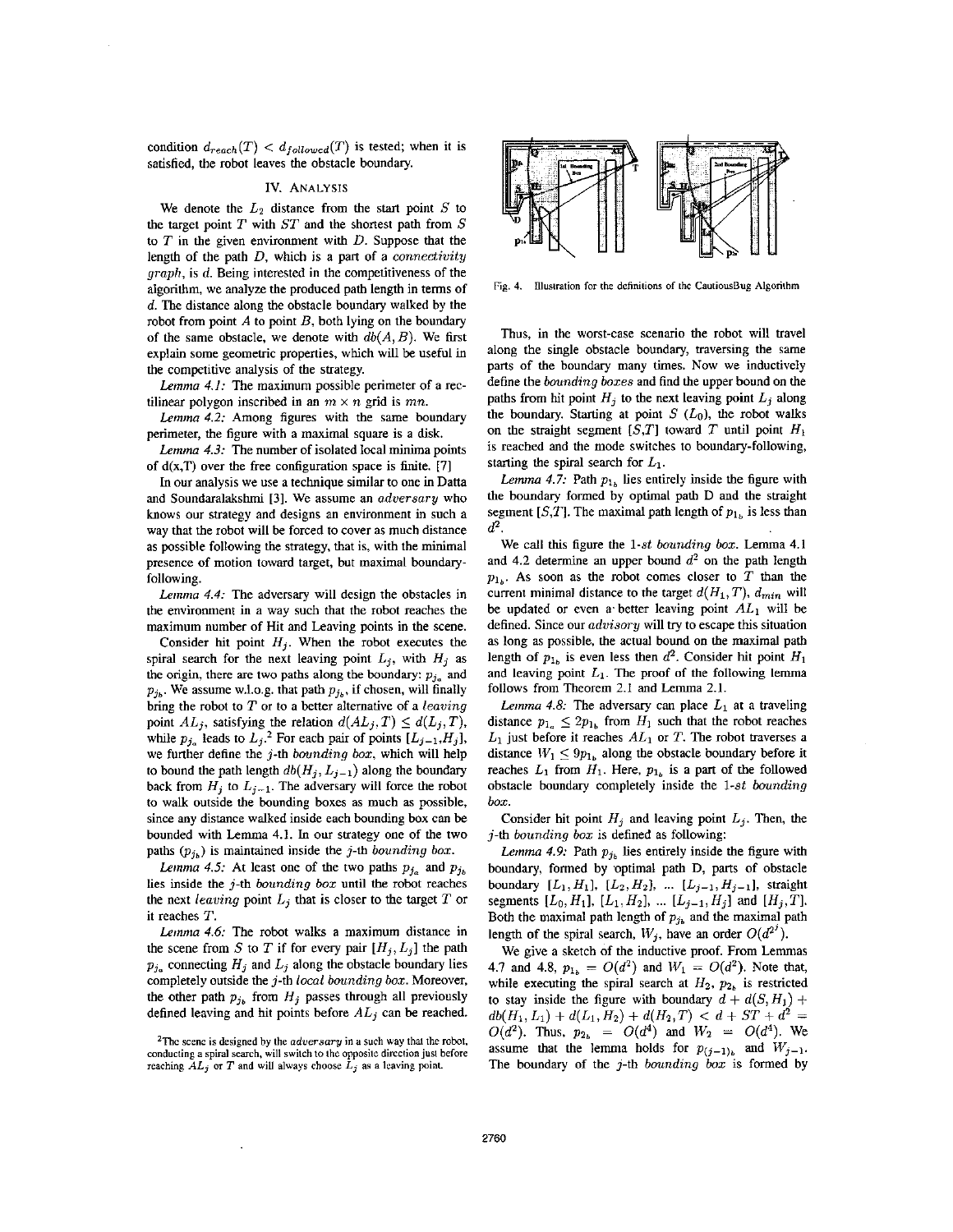$d+d(S, H_1)+db(H_1, L_1)+d(L_1, H_2)+db(H_2, L_2)+...+$  $db(H_{j-1}, L_{j-1}) + d(L_{j-1}, H_j) + d(H_j, T) \leq d + ST +$  $p_{1a} + p_{2a} + ... + p_{(j-1)a} = O(d) + O(d^2) + ... + O(d^{2^{j-1}}) =$  $O(d^{2^{j-1}})$ . By Lemma 4.1 and 4.2, the maximal path length of  $p_{j_b}$  inside the j-th *bounding box* has the order of  $O(d^{2^s})$ . Applying Theorem 2.1 and Lemma 2.1,  $W_i =$ <sup>*i*</sup>). Applying Theorem 2.1 and Lemma 2.1,  $W_i =$  $O(d^{2^{j}}).$ 

*Lemma 4.10:* Starting from S, the total distance walked by the robot before T is reached has an order of  $O(d^{2^k})$ , where  $k = #Min - 1$ .  $#Min$  is the total number of isolated local minima points of the distance function in the *Fig. 5.* The office-like simulated environment scene.

*Proof:* We distinguish three components of the path: straight-to-target motion **on** the straight segments  $[L_{i-1}, H_i]$ , sliding along the obstacle boundary from  $H_i$ to  $D_i$  and boundary-following from  $H_i$  to  $L_i$ .

Moving in the free space between obstacles: The summarized path length over all straight segments is at most  $ST$ , i.e.  $O(d)$ .

Sliding on the obstacle boundaries: The distance to the target  $d(x,T)$  decreases along sliding segment  $[H_i, D_i]$  with regard to  $d(H_i, T)$ .  $D_i$  represents a *departure point* – the point where the robot leaves the obstacles, switchine from sliding along the blocking obstacles' boundary to moving in the free space between obstacles[S]. The endpoint of each segment  $H_{j+1}$  is closer to T than the starting point **V.** SIMULATION RESULTS of the same segment  $D_j$ , which is closer to T than Simulations were performed to study the average compe-

minimum point of the distance function is the target. Thus,  $\sum_{i=1}^{k} W_i = \sum_{i=1}^{k} O(d^{2^i}) = O(d^{2^k}).$ 

Hence, the total distance walked by the robot to reach the target has an order of  $O(d^{2^k})$ .

*Lemma 4.11:* The competitive ratio of CautiousBug has an order of  $O(d^m)$ , where  $m = 2^{\# Min-1} - 1$ .

The worst-case construction of an environment by an adversary is shown in Fig. 4. For example, after a short walk along the straight segment  $[S, H_1]$ , the robot executes the spiral search with  $H_1$  as the origin. The adversary adjusts the length  $p_{1a}$  such that the robot reaches  $L_1$ just before it reaches obstacle boundary point Q, where  $d(Q, T) \leq d(H_1, T)$ . The adversary designs the other parts of the obstacle in a similar way. Our proof does not consider the sensors' range, since our *oduersary* can rebuild the environment so that there will be no significant benefit from the range sensor. However, in a real-world scenario, range sensor will only decrease the path length.



 $Fig. 6$ . The simulation of the  $TangentBug$  algorithm (dashed line) and  $\alpha$  *Cautious Bug* **algorithm** (solid line) in scene 5. The circle around **Start shows the range of the sensor. (a) contact sensors: Competitive ratio** of *TangentBug* **is 17.55 vis. 3.41** for *CautiousBug* (b) **senson ranee**   $\vec{r}$  – the  $\vec{R} = 25$ : **16.16** vis. **1.53**, correspondingly (c) sensors range  $\vec{R} = 50$ : **12.33** vis. **1.51**, correspondingly

the previous hit point  $H_j$ . In the scene with maximal titive ratio of Cautious Bug and Tangent Bug algorithms<br>sliding the robot has to move by a spiral starting from and their dependence on the sensor page B. As on algo siliang the robot has to move by a spiral starting from and their dependence on the sensor range R. As an algo-<br>S and ending at T. Considering our restrictions on the rithm against which to test our *Cautious Bug*, we cho environment, the spiral can be approximated with ST/2  $T_{angent}Bug$ , the best known algorithm within the same<br>distorted circles with a small perforation in each. The outer<br>minimal mannery requirements group To commate the eff distorted circles with a small perforation in each. The outer minimal memory requirements group, To compare the effi-<br>circle's boundary length is bounded with  $2\pi \cdot ST$ . The signal of different algorithms. Negative it al. circle s boundary length is bounded with  $2\pi \cdot 51$ . The ciency of different algorithms, Nogami et al. in [17] chose shortest path goes through the perforations in the circles: all perceptions and terms in the coope and u shortest path goes through the perforations in the circles: all possible start and target points in the scene and used<br>SlidingPath  $\leq 2\pi \cdot ST \cdot ST/2 \leq \pi \cdot d^2 = O(d^2)$  the average path lengths. Unfortunately this reasonable the average path lengths. Unfortunately, this reasonable and **Boundary following:** The distance walked along the ob-<br>stacles' boundaries is  $\sum_{i=1}^{k} W_i$ , where  $k = \# Min - 1$ .<br>the large and relatively complicated scenario the number stacies boundaries is  $\sum_{i=1}^{n} w_i$ , where  $k = \#Min - 1$ .<br>
the large and relatively complicated scenario the number  $\#Min$  is the total number of the side pure of  $(S,T)$ -pairs becomes too big. In this paper we propose points of  $(S, T)$ -pairs becomes too big. In this paper we propose to use the pure efficiency criterion of the algorithm - the competitive ratio, which can be reasonably used to the efficiency of even a non-competitive algorithm.

> The algorithms were tested in office-like environments, consisting of one large concave obstacle, simulating the outer walls, and small concave and convex obstacles, simulating inner walls and office furniture space(Fig.5). In five scenes of size  $800 \times 700$  pixels, all pairs of start and target points were chosen on the 5-pixel grid in the free space. Then a random number generator, initialized with the current PC-time, chose, from among these 620,000- 760,000 combinations, 0.03-0.05 % of  $(S, T)$ -pairs, which were used for the simulations. Only small realistic range sensors were used, which covered at most 1.4 % of the scene.

> The results are summarizeded in Table I. The average competitive ratio of  $CautiousBug$  was smaller than that of non-competitive  $Tangent Bug$  with all sensor ranges in all scenes. Increasing the maximal range of the sensors